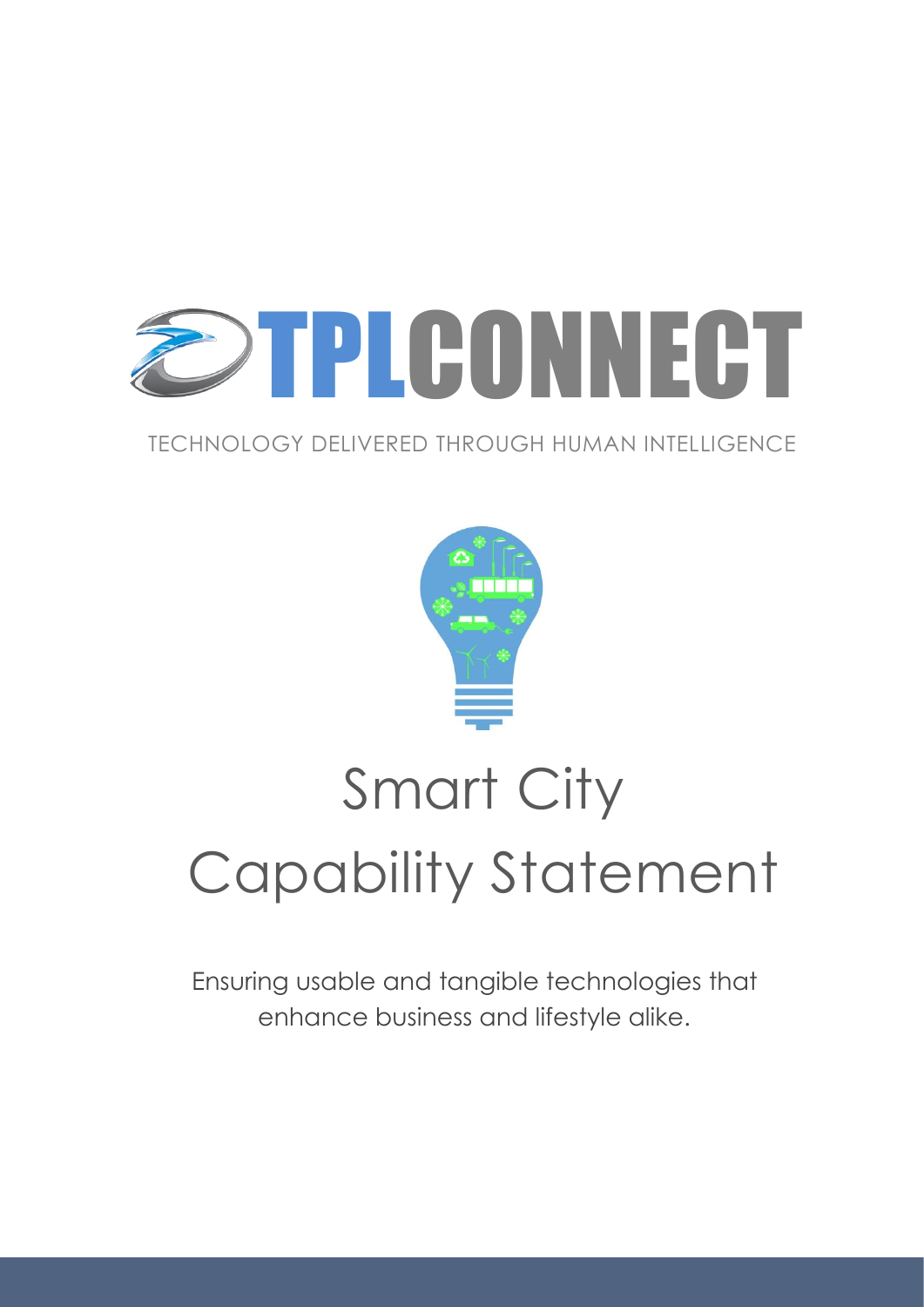#### TPLCONNECT

## Who is TPL Connect?

The TPL Connect (TPL) is a privately owned company based in South East Queensland. TPL was founded as a technology solutions company with independent expertise in Smart City solutions, data centres and ICT Infrastructure design and delivery.

TPL are enablers of digital strategy for many types of companies, environments and users. TPL are leaders in Australia's smart city and digital strategy.

## What is a Smart City?

Smart means many things to many people, the most important question is what does it mean to your region? The drivers for a "smart" city or region should be different in different areas. If you have an aging population and key drivers are around security, mobility and ease of transit your region does not need the same smart infrastructure as a region with a growing young dynamic that are reliant on smart phone interaction and constant connection to social media.

Working from the design and feasibility stage, through high level, detailed design and construction phases, the TPL team offers an end to end ownership. Basically TPL deliver to their designs.

From concept stage, to writing Tender packages and contract management, TPL is the Smart City partner of choice. This document outlines the benefits or partnering with TPL on Smart City projects.

The concept of a Smart City or Region is not defined, there is no absolute definition of a smart city, no end point, but rather a process, or series of steps, by which cities and regions become more livable and resilient, hence, able to respond quicker to new challenges.

TPL have worked with CBD and regional councils on numerous levels to work through these drivers and key outcomes required to deliver a relevant smart city, not a marketing campaign.

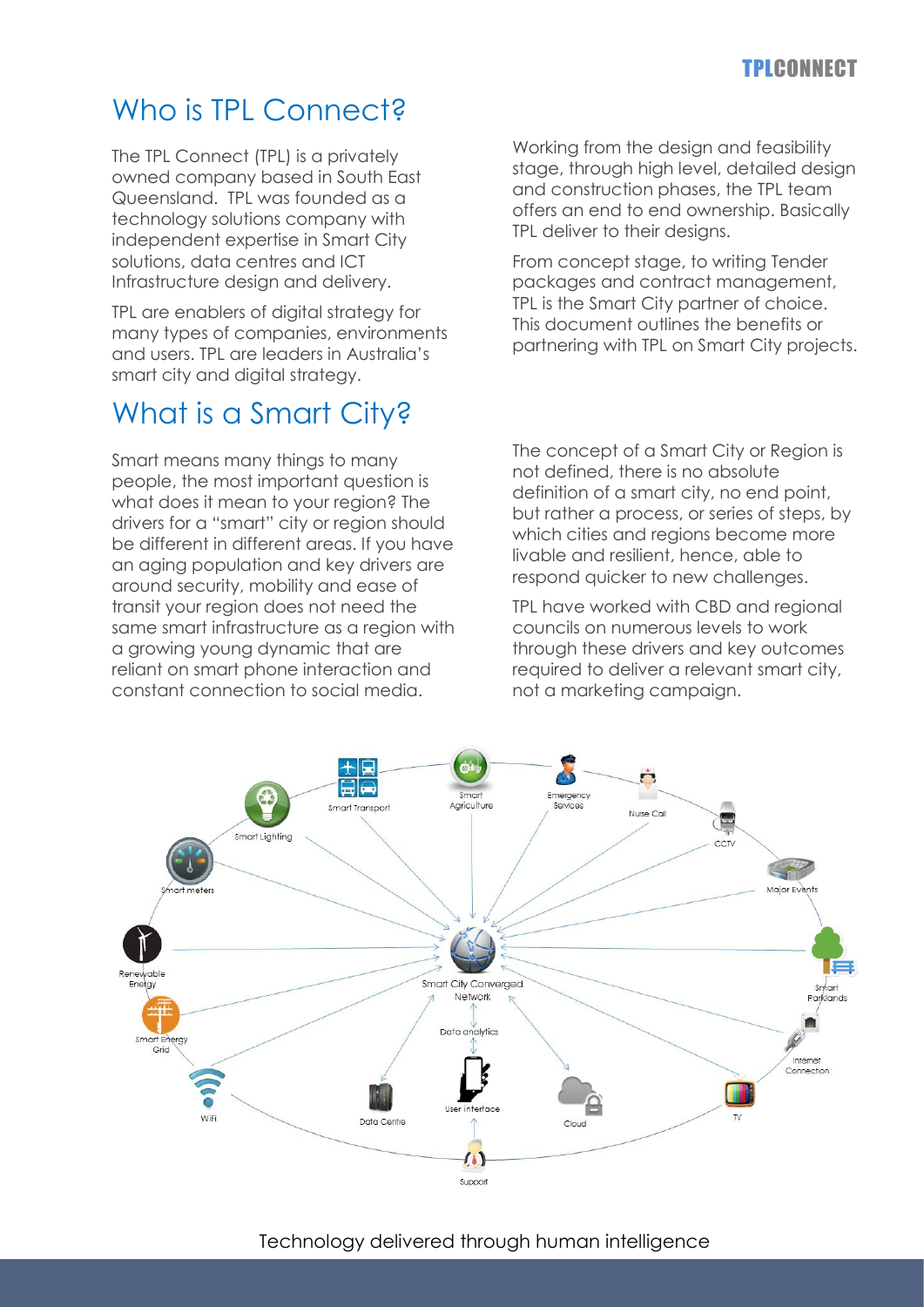## Starting the journey

In the early stages of your digital journey, it is important to obtain knowledgeable input on the drivers that will affect your strategy and plans. TPL work with you to understand the requirements of your region and work on a plan to enable a more efficient and livable outcome through smart digital strategy.

It is vitally important to understand what current assets and infrastructure your region already has to ensure that any strategy is optimized around lowest impact (and cost) start up.

Below outlines our engagement model:

- 1. Undertake high Level requirements gathering creating the Smart City Vision
- 2. Work through the regions key areas targeted for improvement and undertake a technology roadmap and alignment assessment
	- o Monitisation Options, ROI, Benefits Analysis and growth plan
- 3. Manage high level site audits and region requirements gathering
- 4. Detail current infrastructure capability to support the proposed technologies
- 5. Analyse the findings and produce a design and roadmap outlining the requirements benefits moving forward.

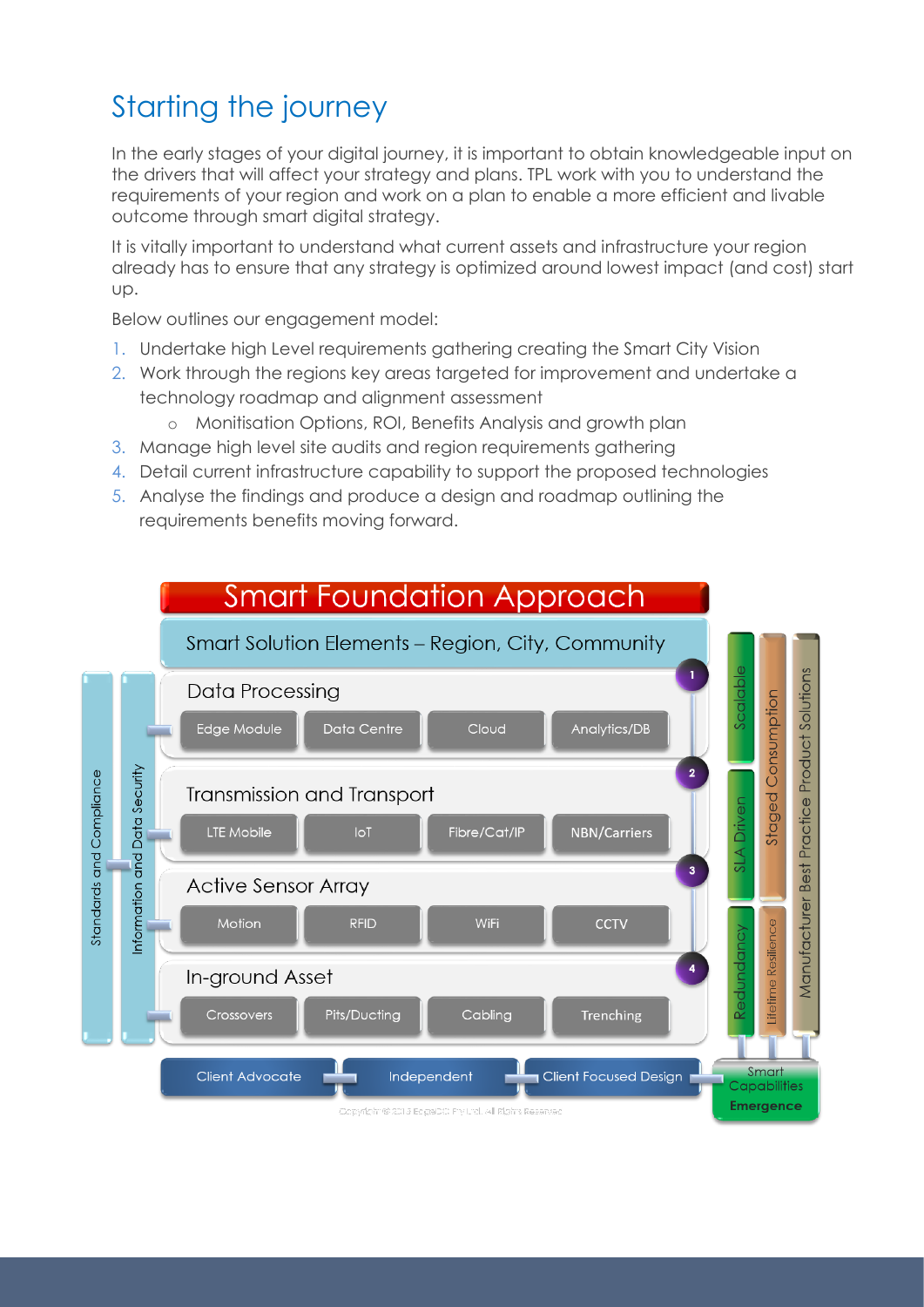#### TPLCONNECT

### Where can The TPL Connect help?

#### **Smart city strategy**

TPL observe that many client strategies are predominately shaped by international manufacturers and Telecommunications provider offerings. TPL offers a targeted and independent expertise to its clients.

We can deliver professional services aligned with the strengths of tested manufacture solutions, but assessed with a focus on high value local needs that may require more bespoke solution approaches.

#### **Internet of Things**

The Internet of Things that are physically connected with embedded technology and intelligence will grow exponentially over the coming years. It will become a major enabler of Smart City design and capabilities as it forms a foundation of connected technologies and devices exchanging data. It will likely alter the traditional decision making

#### **Technologies**

The fast growth of wireless networking technology coupled with accessibility of high speed mobile broadband is making urban connectivity more ubiquitous.

TPL Focus on the design and delivery of these key technologies:

processes of clients as operational and community awareness of associated benefits is better understood. Organisation's will need to consider and decide how they can benefit, and what they want to utilise that is relevant to their Smart strategies. TPL is well positioned to provide independent professional services to assist clients implement IoT related technology to maximise the highest delivered value for them.

- ➢ Wireless & Wired Networks
- ➢ Data Processing
- ➢ Data Centre's and Nodes
- ➢ Active Sensor Arrays
- ➢ Inground Assets



Technology delivered through human intelligence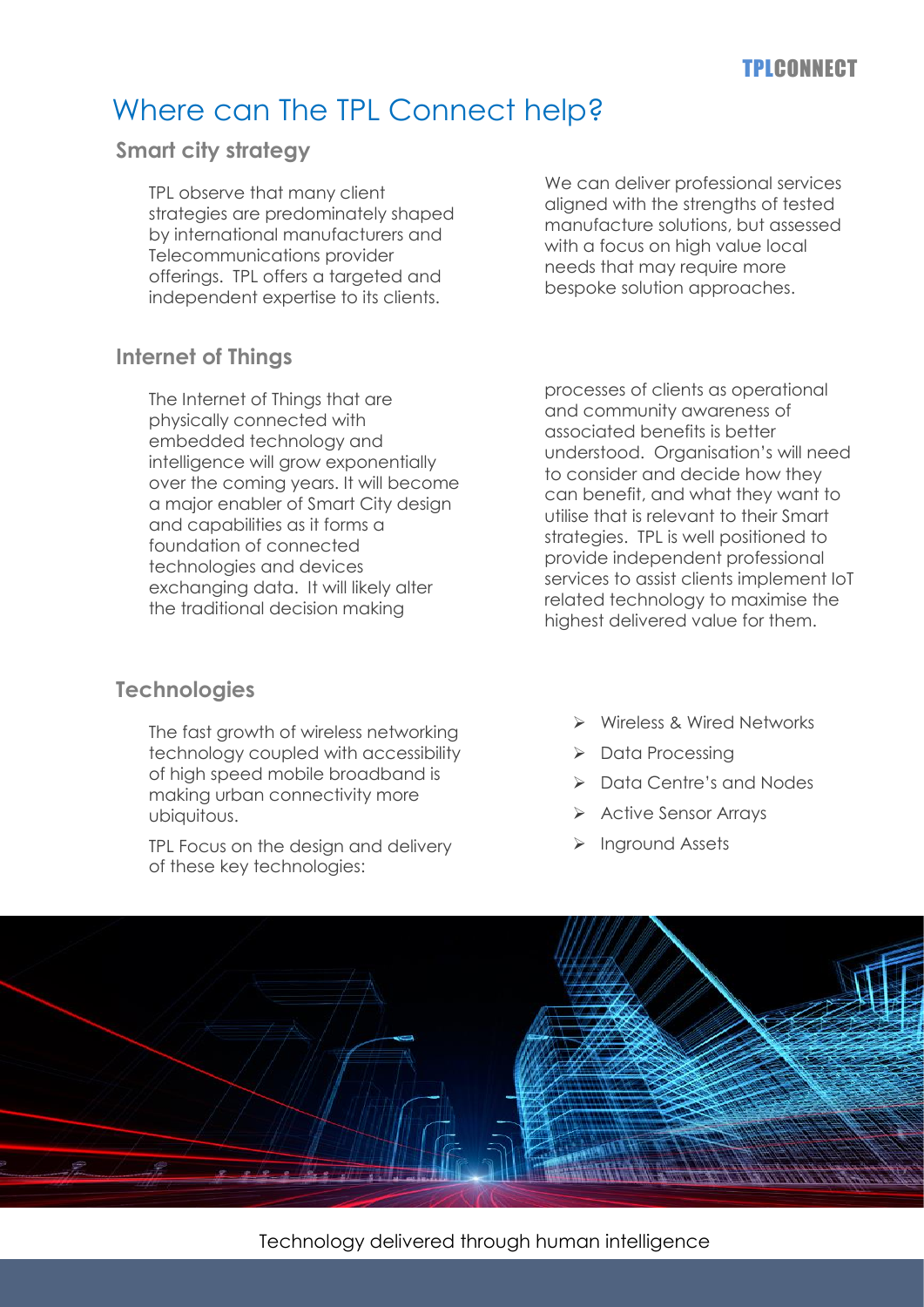## Foundation Infrastructure

Smart and Digital regions can only deliver what the foundation infrastructure can support. It is an often forgotten and overlooked component of the overall strategy however a vitally important one.

#### **Supportive infrastructure**

The baseline supporting City infrastructure is critical to achieve the required design outcomes. In the design stage TPL work with solution providers and the client to ensure a client centric design. Typically this involves;

#### **Design to construct – deliver.**

Through its Project management office TPL can manage the tender and construction process of its designs.

As clients look to mitigate risk and look for ease of management, giving project responsibility to one entity makes sense for many clients. Detailed client requirements meetings, ensuring all stakeholders are present detailed audit of current infrastructure (In green Field sites this is to be done with consulting engineers, architect and builders). Engage key stake holders to understand all business requirements

TPL uses a proven PMBoK framework and staff with proven capability in their relevant industry with a focus on quality, safety and timely delivery.

TPL as a company are well structured to manage a Design and construct engagement due to its consulting, design and project management focus.



*Think of your digital information as cars and trucks that need to travel to a destination. The quantity, and how quickly they arrive, is completely dependent on how well designed the infrastructure is.*

Technology delivered through human intelligence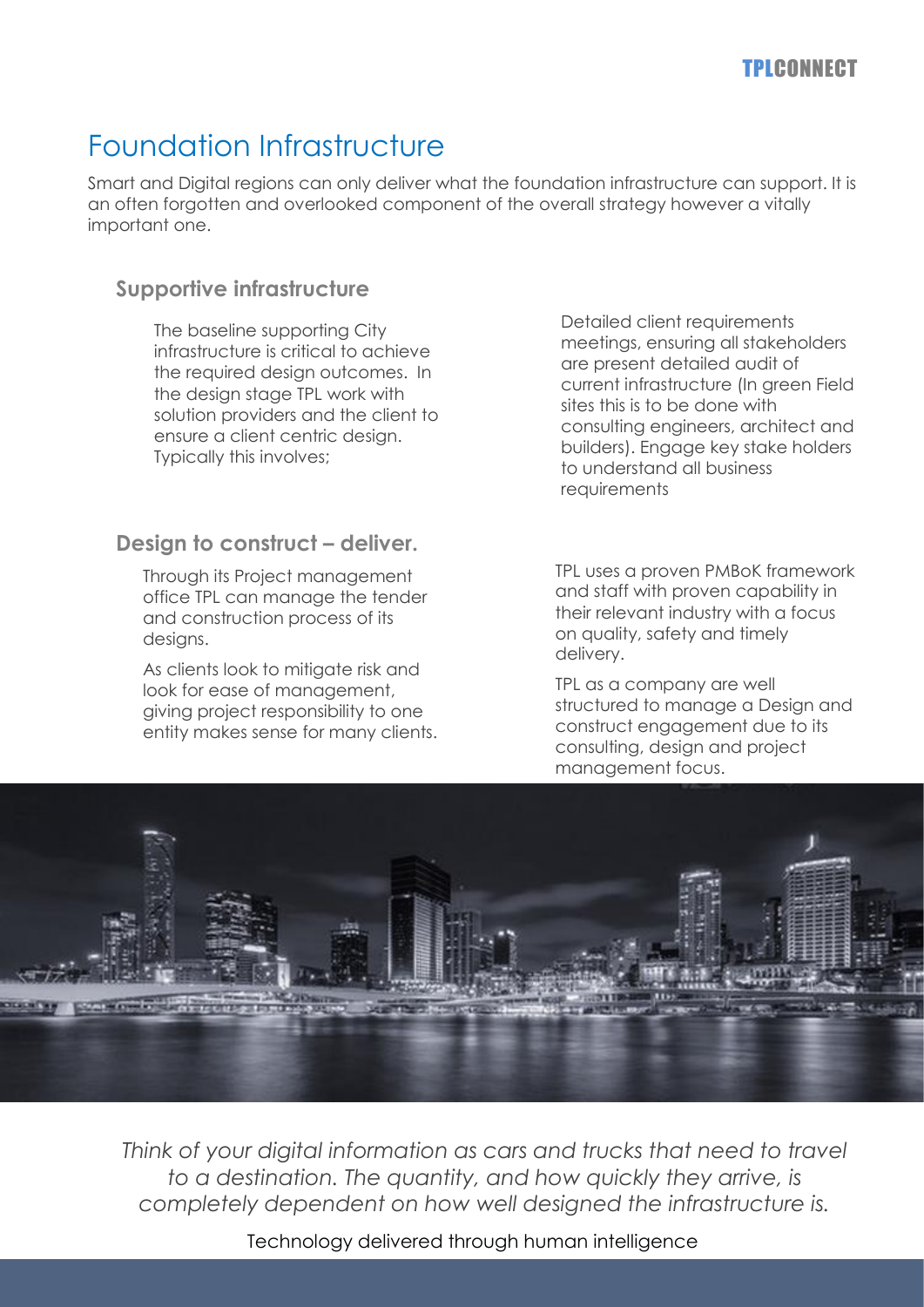#### TPLCONNECT

## Where to from here?

TPL starts its Smart City journey with clients with simple and practical real world steps. We typically;

- 1. Priority Alignment what are the high value goals to be achieved
- 2. Perform a foundation review what is the baseline, where are the gaps?
- 3. Look for quick wins what makes sense to get some momentum and early benefits?
- 4. Create a kick-starter plan, to-do roadmap and achievable path forward.

It is from the key starting blocks that we can work on a long term strategy that ensures relevant and meaningful outcomes.



## Our commitment to the Industry

#### *Australian Smart Communities Association*

TPL are passionate about Smart City and digital disruption. We are actively engaged in the industry and have joined Cisco and Telstra in sponsoring the first ever Smart City conference run by The Australian Smart Communities Association.

TPL see the group as a leader in the field driving the digital disruption for the region and Australia.



<http://www.australiansmartcommunities.org.au/>